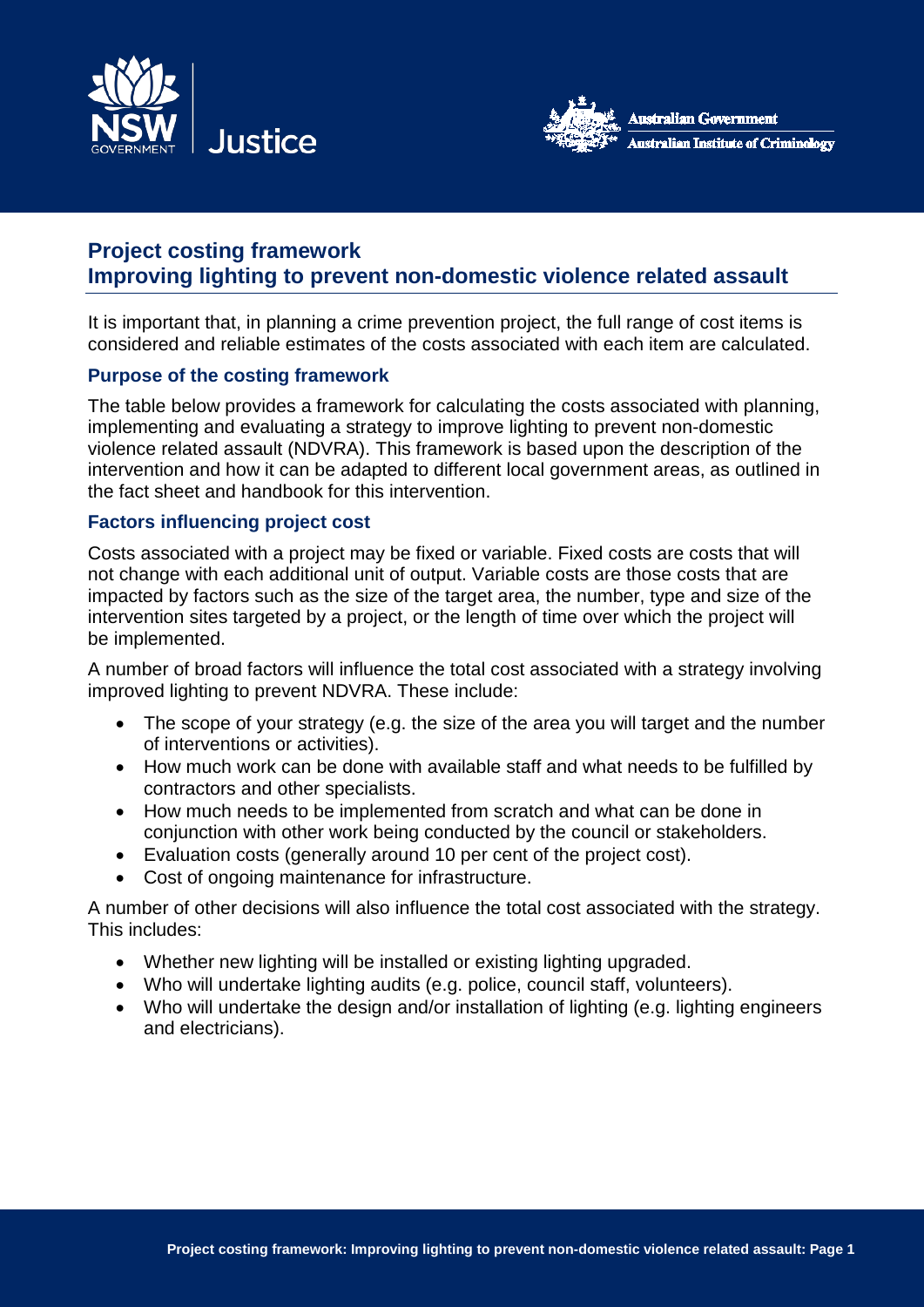- The type of lighting that will be installed and whether there is ongoing costs (e.g. maintenance).
- Whether the intervention site requires redevelopment, landscaping or other enhancements to improve visibility, pedestrian movement and natural surveillance.
- Other interventions delivered alongside improved lighting.

### **How to use the framework**

To use the framework, identify the cost per unit for each of the items within the framework that are relevant to your project. Determine the total number of units of each item that will be required. It will then be possible to determine the total cost for each item and the overall cost of your project.

The examples presented in the framework are provided as cost **estimates** only and exclude GST. You will need to adapt these estimates to suit your own local circumstances and source quotes that are specifically tailored to your council's selected strategies. Not all the items will be relevant to your particular project.

The NSW Department of Justice will generally, upon successful application, provide funds for many cost items. However, local councils, and/or project partners (e.g. police) will be expected to provide some in-kind contributions for some cost items, particularly those relating to personnel and ongoing maintenance costs.

### **Acknowledgements**

This costing framework was commissioned by the New South Wales Department of Justice and prepared by the Australian Institute of Criminology in 2012.

© Crown in right of the State of New South Wales (Department of Attorney General and Justice).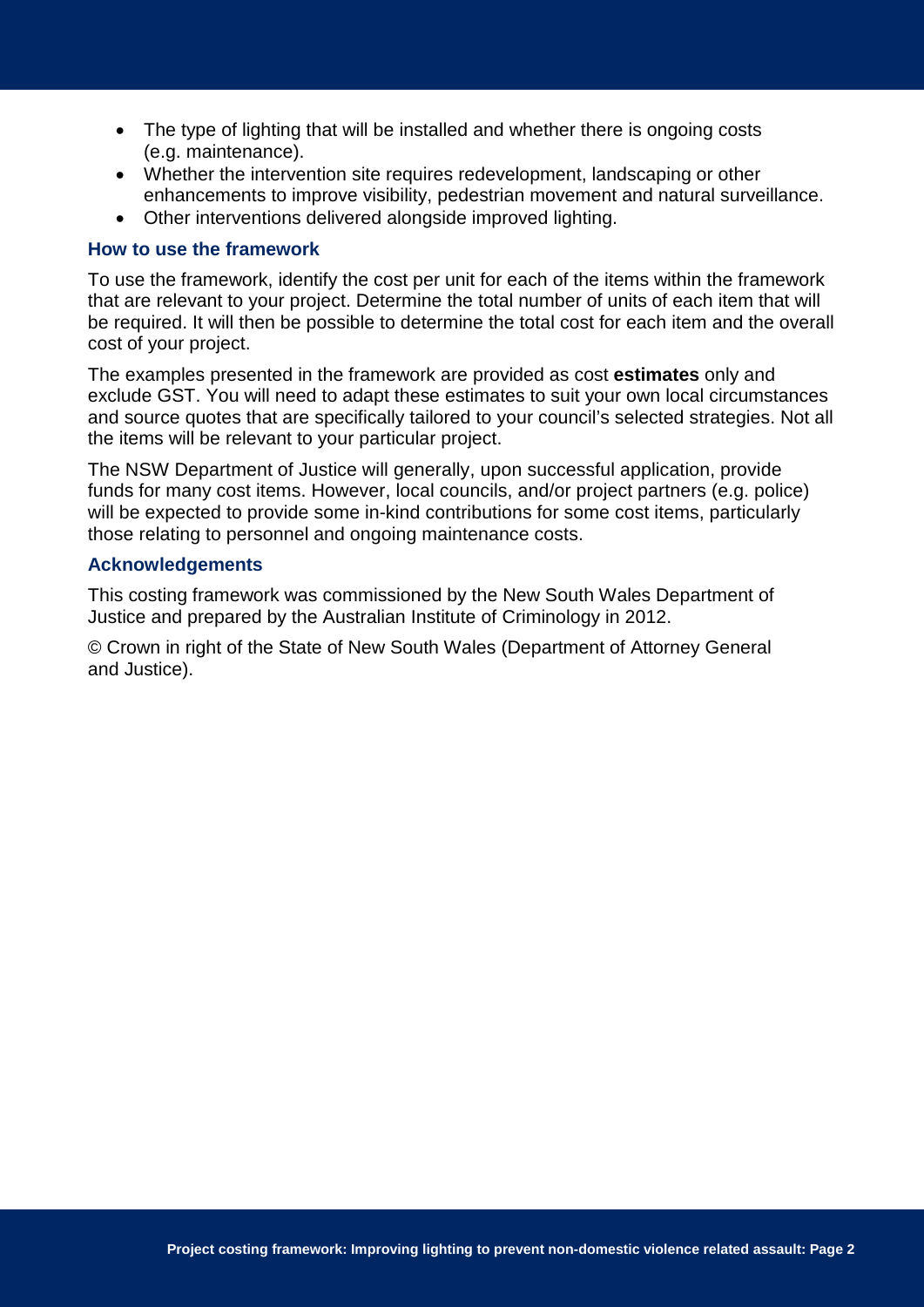| Project budget for a strategy involving improved lighting to prevent non-domestic violence related assault |                       |                                                                                                                                                                                                                                                                                                                                                                               |                                                                                                                                                                                     |                                                |                                                                     |                                        |  |
|------------------------------------------------------------------------------------------------------------|-----------------------|-------------------------------------------------------------------------------------------------------------------------------------------------------------------------------------------------------------------------------------------------------------------------------------------------------------------------------------------------------------------------------|-------------------------------------------------------------------------------------------------------------------------------------------------------------------------------------|------------------------------------------------|---------------------------------------------------------------------|----------------------------------------|--|
|                                                                                                            |                       |                                                                                                                                                                                                                                                                                                                                                                               | Enter the following information for your project (examples provided):                                                                                                               |                                                |                                                                     |                                        |  |
| <b>Project stage</b>                                                                                       | <b>Cost component</b> | <b>Cost item</b>                                                                                                                                                                                                                                                                                                                                                              | <b>Brief description</b><br>of cost item                                                                                                                                            | <b>Number</b><br>of units                      | Cost per unit                                                       | <b>Total cost</b><br>(specify in kind) |  |
| Project planning                                                                                           | Personnel             | Personnel responsible for project<br>planning, including consultation with key<br>stakeholders, consultation with car park<br>users and residents, regular and ongoing<br>collection and analysis of data and<br>sourcing quotes from relevant service<br>providers                                                                                                           | Project officer<br>(local council)                                                                                                                                                  | 105 hours                                      | \$36/hour<br>(+22% on-<br>costs)                                    | In kind (\$4,825)                      |  |
|                                                                                                            | Other (specify)       |                                                                                                                                                                                                                                                                                                                                                                               |                                                                                                                                                                                     |                                                | \$                                                                  | $\boldsymbol{\theta}$                  |  |
| Project<br>implementation                                                                                  | Equipment             | Upgrades to existing lighting in pedestrian<br>thoroughfares and/or open spaces                                                                                                                                                                                                                                                                                               | High pressure sodium<br>lamps to replace<br>existing lighting along<br>pathway through park<br>joining residential area<br>and late night<br>shopping and<br>entertainment precinct | Six upgrades<br>to existing<br>lighting system | New lights at<br>\$865 per light<br>installed on<br>existing pole   | $$5,190(6 \times $865)$                |  |
|                                                                                                            | Equipment             | New lighting equipment (lights and/or light<br>poles) to be installed in pedestrian<br>thoroughfares and/or open spaces. Cost<br>will depend upon:<br>• distribution/capacity of padmount<br>substation;<br>• supply in linear metres;<br>• number of lighting points to be added;<br>and<br>• access and construction costs for<br>excavation and installation of light pole | High pressure sodium<br>lamps and lamp post                                                                                                                                         | Two new lights<br>and lamp<br>posts            | New lamp post<br>+ street light at<br>\$10,000<br>(minimum)<br>each | \$20,000<br>(minimum cost)             |  |
|                                                                                                            | Equipment             | Building and landscaping materials that<br>may be required as part of the<br>redevelopment of the intervention site and<br>surrounding areas, landscaping or other<br>enhancements to the site to improve<br>visibility and avoid dark spots                                                                                                                                  | Council maintenance<br>trims trees between<br>pathway and late night<br>shopping and<br>entertainment precinct                                                                      | 20 hours                                       | \$36/hour<br>(+22% on-<br>costs)                                    | In kind (\$881)                        |  |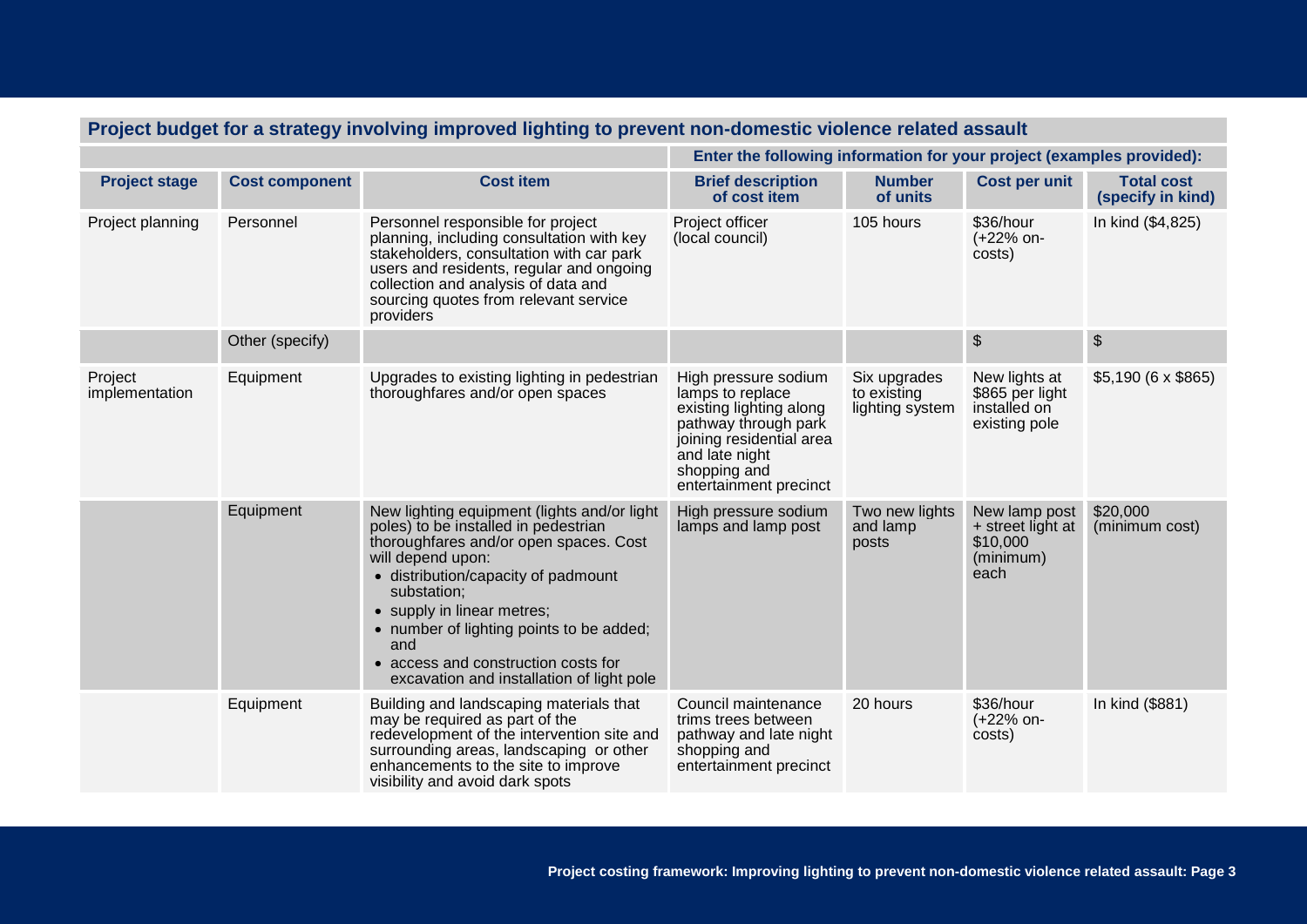| Project budget for a strategy involving improved iighting to prevent non-domestic violence related assault |                         |                                                                                                                                                                                                            |                                                                            |                                        |                                  |                                        |  |
|------------------------------------------------------------------------------------------------------------|-------------------------|------------------------------------------------------------------------------------------------------------------------------------------------------------------------------------------------------------|----------------------------------------------------------------------------|----------------------------------------|----------------------------------|----------------------------------------|--|
|                                                                                                            |                         |                                                                                                                                                                                                            | Enter the following information for your project (examples provided):      |                                        |                                  |                                        |  |
| <b>Project stage</b>                                                                                       | <b>Cost component</b>   | <b>Cost item</b>                                                                                                                                                                                           | <b>Brief description</b><br>of cost item                                   | <b>Number</b><br>of units              | Cost per unit                    | <b>Total cost</b><br>(specify in kind) |  |
|                                                                                                            | Experts/<br>contractors | Professionals engaged to undertake an<br>audit of existing lighting and determine<br>whether poor lighting is a factor in<br><b>NDVRA</b>                                                                  | Energy provider,<br>police representative<br>and council<br>representative | 10 hours                               | \$36/hour<br>(+22% on-<br>costs) | In kind (\$440)                        |  |
|                                                                                                            | Experts/<br>contractors | Professionals (e.g. lighting engineer)<br>required to design a new lighting system<br>or system upgrade                                                                                                    | Energy provider                                                            | $\mathbf 1$                            | $\boldsymbol{\mathsf{S}}$        | In kind                                |  |
|                                                                                                            | Experts/<br>contractors | Professionals responsible for building or<br>landscaping changes required to support<br>the design or redevelopment of the<br>lighting system                                                              | Council operations                                                         | 40                                     | \$36/hour<br>(+22% on-<br>costs) | In kind (\$1,762)                      |  |
|                                                                                                            | Personnel               | Personnel responsible for project<br>management, including records<br>management, progress reports to funding<br>providers, stakeholder liaison and<br>administrative support for project working<br>group | Project officer<br>(local council)                                         | Five hours<br>per week for<br>52 weeks | \$36/hour<br>(+22% on-<br>costs) | In kind (\$11,453)                     |  |
|                                                                                                            | Administrative          | Regular project committee meetings to<br>oversee project implementation                                                                                                                                    | Project officer<br>(local council)                                         | 30                                     | \$36/hour<br>(+22% on-<br>costs) | In kind (\$1,321)                      |  |
|                                                                                                            | Other (specify)         |                                                                                                                                                                                                            |                                                                            |                                        |                                  |                                        |  |
| Project review                                                                                             | Personnel               | Personnel responsible for monitoring and<br>evaluation (data collection, analysis and<br>reporting)                                                                                                        | Project officer<br>(local council)                                         | 40                                     | \$36/hour<br>(+22% on-<br>costs) | In kind (\$1,762)                      |  |
|                                                                                                            | Administrative          | Expenses associated with interview,<br>survey or other data collection and<br>analysis                                                                                                                     | Administration of<br>surveys of local<br>businesses and<br>residents       |                                        |                                  | \$5,000                                |  |

## **Project budget for a strategy involving improved lighting to prevent non-domestic violence related assault**